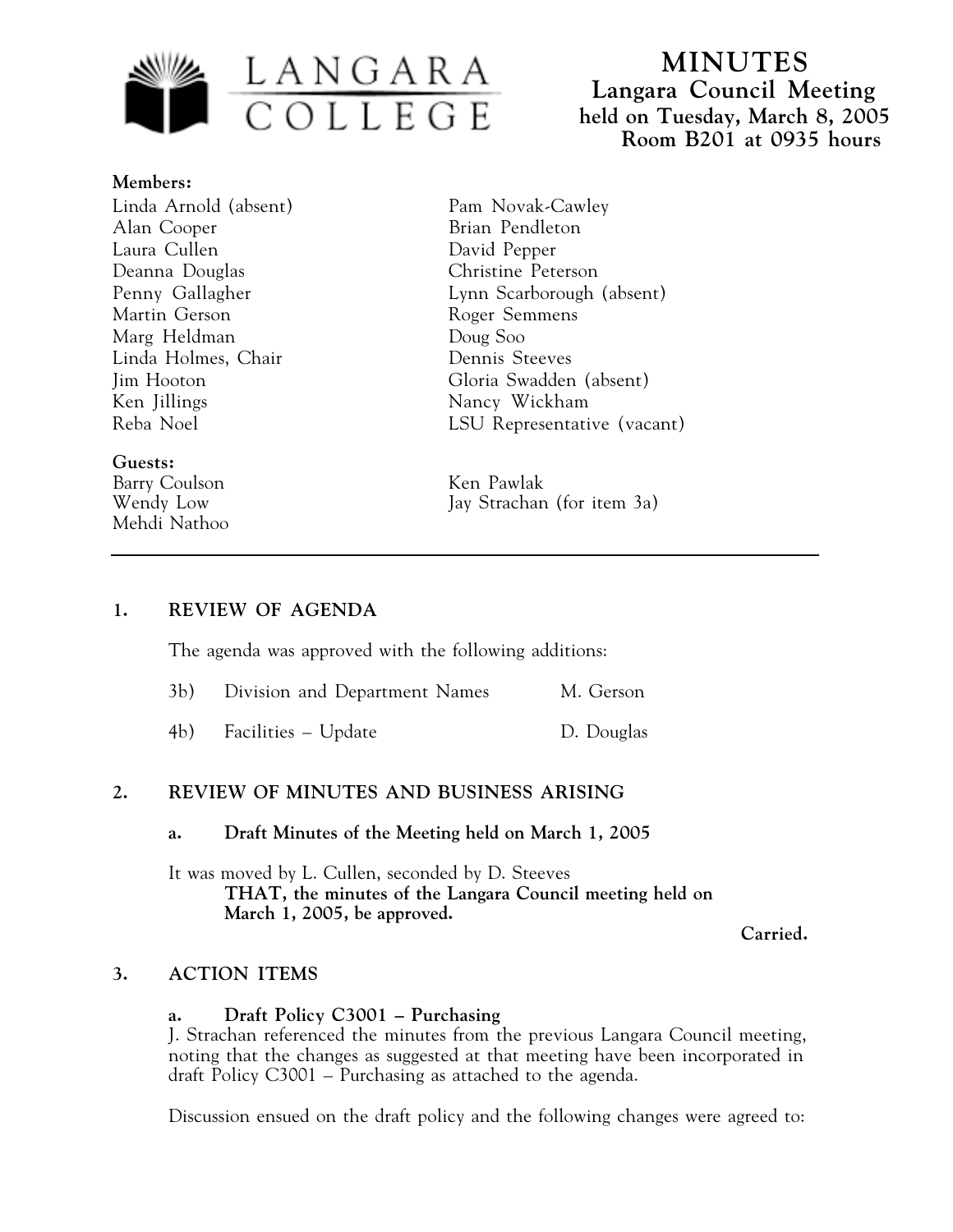Section 5.6 – to read: College purchases and contracts not coordinated through the Purchasing Department are managed by the delegated authorities  $(Appendix 3)$  in a manner compliant with guidelines established by the Purchasing Department. Section 10 – Appendix 3 should to titled "List of <u>Delegated</u> Authorities". Appendix 3 – remove the header "Budget Authorities". Re-number Section 5.0, from 5.2 onward.

In response to a query regarding the process to procure the services of individuals with specific expertise as part of educational offerings by the Langara Employee Development Centre, it was advised that the supplier/individual may be identified by the budget officer but needs to be confirmed by a Purchase Order which is necessary in order to commit the funds.

It was moved by D. Douglas, seconded by J. Hooton

**THAT, draft Policy C3001 – Purchasing, dated March 3, 2005, be approved with the noted changes.**

**Carried.**

### **b. Division and Department Names**

M. Gerson reminded Council members of the instructional reorganization that took place last Fall which resulted in, among other things, a separate division for Nursing. It was noted that there was some shifting of departments within divisions as part of that reorganization and the following division names and department changes were presented for approval:

Humanities Division - no change to the division name or the departments within it.

Social Sciences Division - no change to the division name or the departments within it.

Business and Community Programs Division - no change to the division name; Human Kinetics and Recreation Department to move into the division; Computer Information Systems Department to move out of the division.

Mathematics and Sciences Division – no change to the division name; Computer Science Department to move out of the division; new department named Computing Science and Information Systems to move into the division.

Nursing Division – new division to include only the Nursing Department.

Creative Arts, Social Service, and Education Division – formerly named the Creative Arts Division; the departments of Social Service Worker, Early Childhood Education and Education Assistant to move into the division.

It was moved by M. Gerson, seconded by M. Heldman **THAT, the six division names and new department name as presented, be approved.**